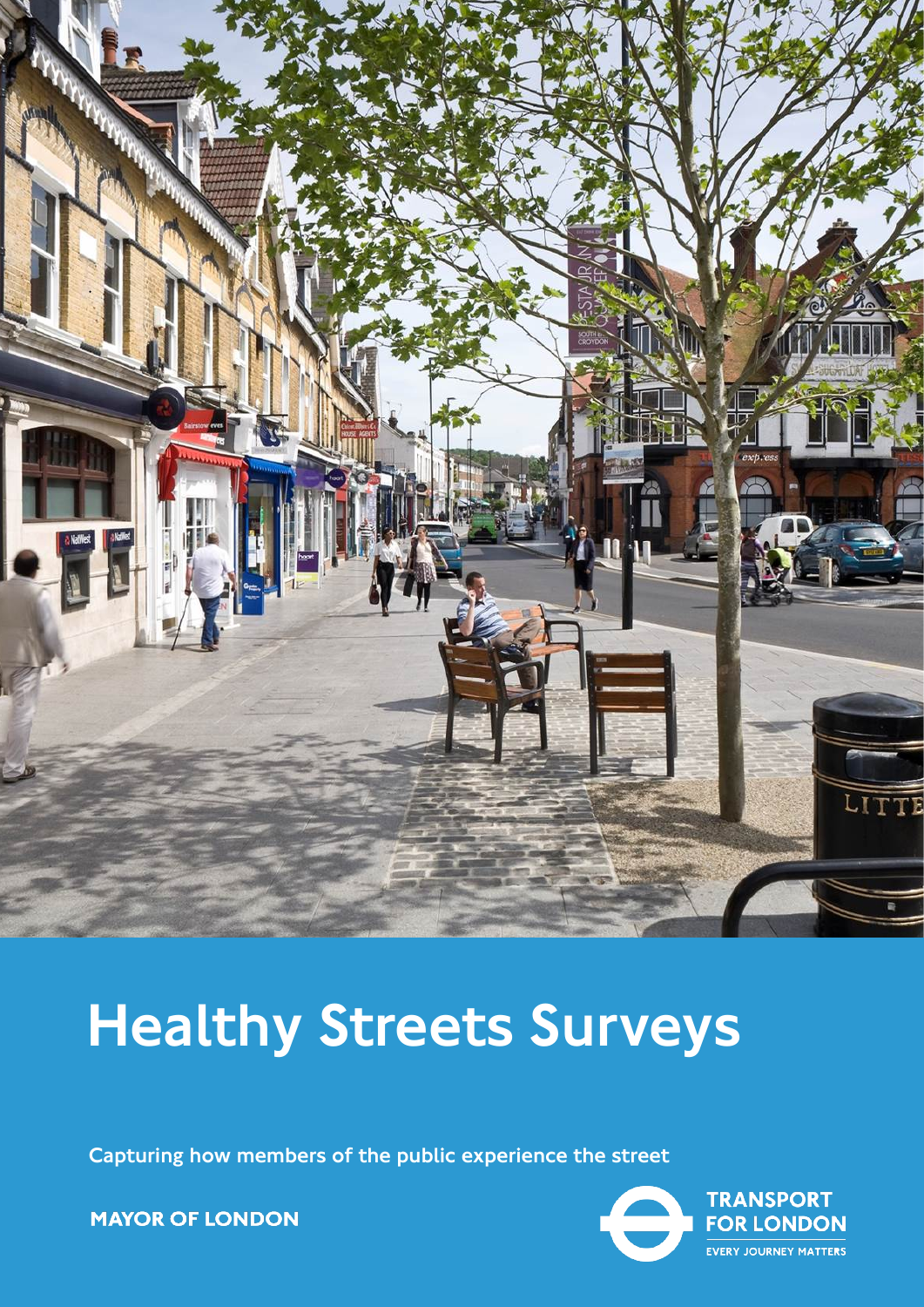# **Contents**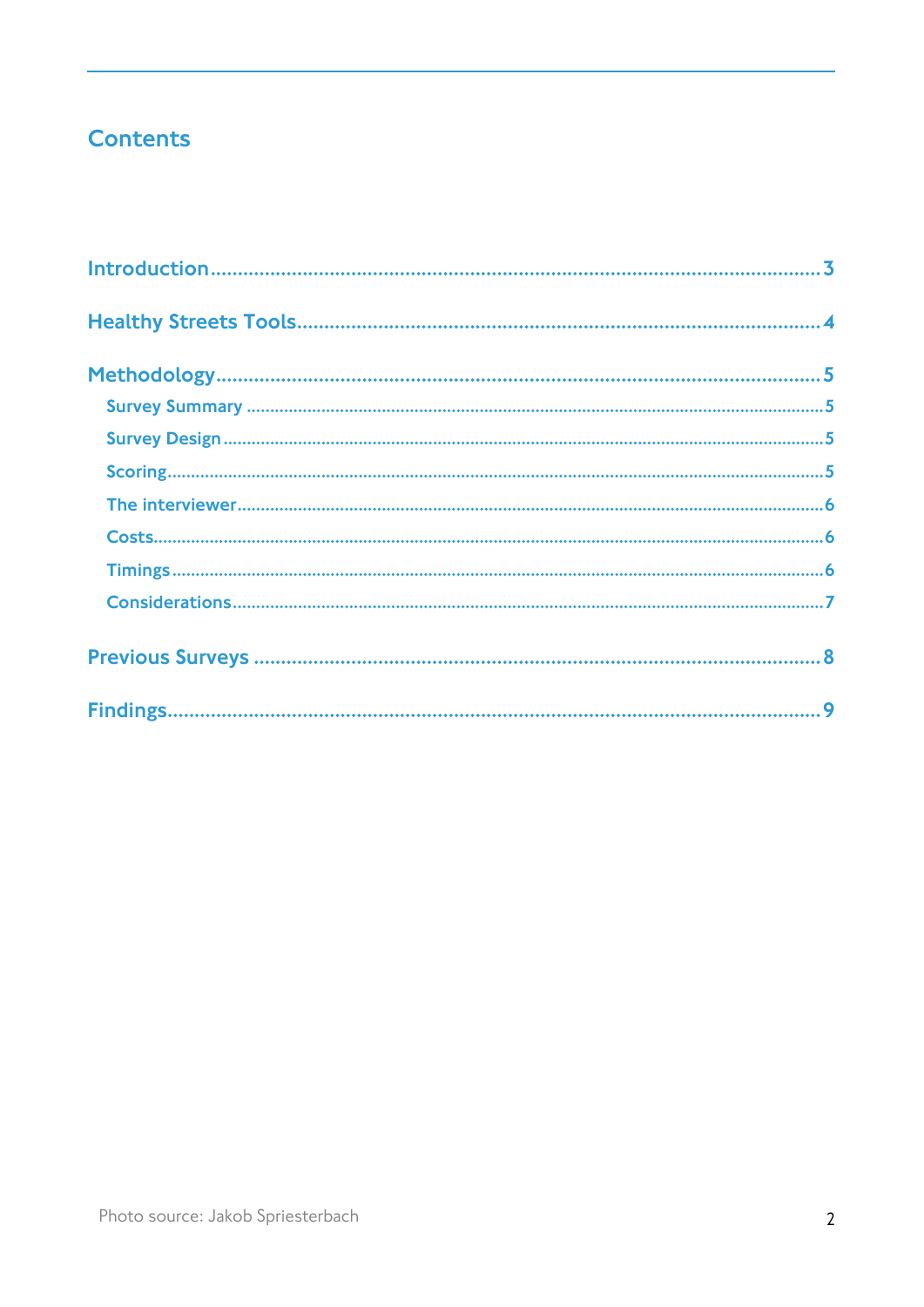## <span id="page-2-0"></span>Introduction

#### About this document

This guide provides an introduction to Healthy Streets Surveys, one of a suite of tools that can be used to assess how a street performs against the 10 Healthy Streets Indicators.

This document explains why the Healthy Streets Survey was developed and how it can be used. It also outlines the methodology, costs and timings of conducting a Healthy Streets Survey. At the end of this guide you will find some results and insights from recent Healthy Streets Surveys.

#### The Healthy Streets Survey

The **Healthy Streets Approach** puts people and their health at the centre of decisions about how we design, manage and use public spaces. It aims to make our streets healthy, safe and welcoming for everyone.

The **Healthy Streets Survey** was developed to monitor progress towards this. The Healthy Streets Survey questionnaire asks people walking and dwelling on a street about how they perceive the street e.g. how attractive and enjoyable they find it to be there.

In asking these questions the Healthy Streets Survey aims to capture the 'real-life' experience of people on London's streets in relation to the 10 Healthy Streets Indicators.

Between 2014 and 2017, Healthy Streets Surveys were conducted on 80 streets in central, inner and outer London, interviewing over 8,000 respondents.

The results give a quantified indication of the performance of London's streets which can be compared across locations and over time.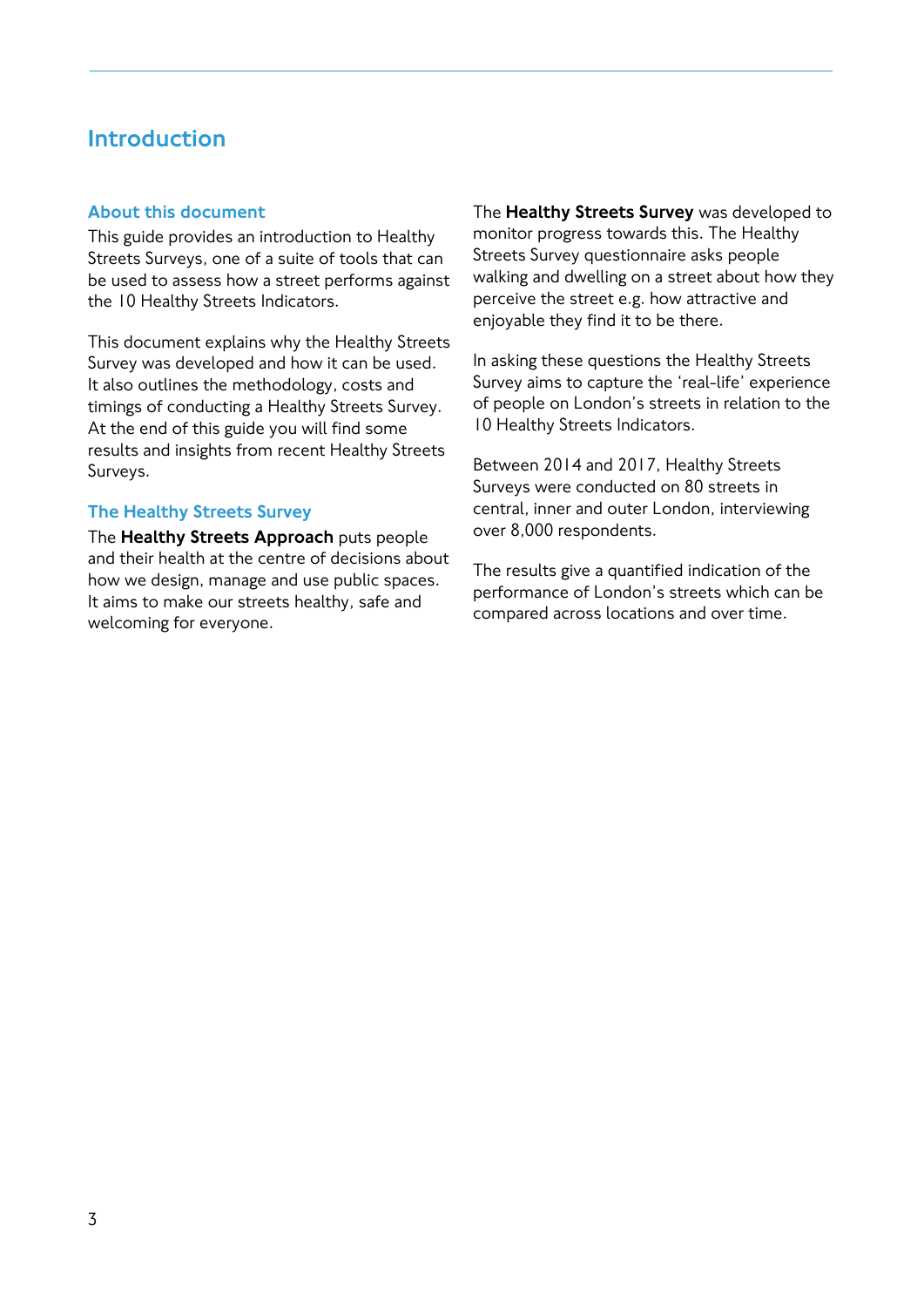## <span id="page-3-0"></span>Healthy Streets Tools

The Healthy Streets Survey is one of a suite of tools that can be used to assess how streets perform against the 10 Healthy Streets Indicators (Figure 1). Each of these tools assesses streets in different ways and at different stages of the project development process. See Table 1 for a comparison of the tools currently available.

The Guide to the Healthy Streets Indicators

summarises the essential aspects of the 10 Healthy Streets Indicators using questions as prompts. It is easy to understand and therefore useful for high-level, qualitative assessments of a street's performance.

The Healthy Streets Check for Designers is a spreadsheet tool which helps decision makers to assess street design against the 10 Healthy Streets Indicators. The Healthy Streets Check for Designers can relatively quickly compare the pros and cons of different designs for current and future conditions. It focuses on the physical aspects of a street, rather than the actual experience of being on a street and only considers what the designer can influence and easily measure.

In contrast, the Healthy Streets Survey is designed to collect Londoner's 'real life' perceptions of existing streets and can be used as part of monitoring the impact of a project.



*Figure 1: The 10 Healthy Streets Indicators*

*Source: Lucy Saunders*

#### *Table 1: Comparing Healthy Streets Tools*

|                                                          | Objective<br>measures and<br>counts | Reflects the<br>experience of<br>people on the<br>street | Reflects the<br>needs of<br>those not on-<br>street | Can be used<br>during project<br>design | Can be used<br>during project<br>evaluation |
|----------------------------------------------------------|-------------------------------------|----------------------------------------------------------|-----------------------------------------------------|-----------------------------------------|---------------------------------------------|
| <b>Guide to the Healthy Streets</b><br><b>Indicators</b> |                                     | x                                                        |                                                     |                                         |                                             |
| <b>Healthy Streets Check for</b><br><b>Designers</b>     |                                     |                                                          |                                                     |                                         |                                             |
| <b>Healthy Streets</b><br><b>Survey</b>                  |                                     |                                                          | х                                                   |                                         |                                             |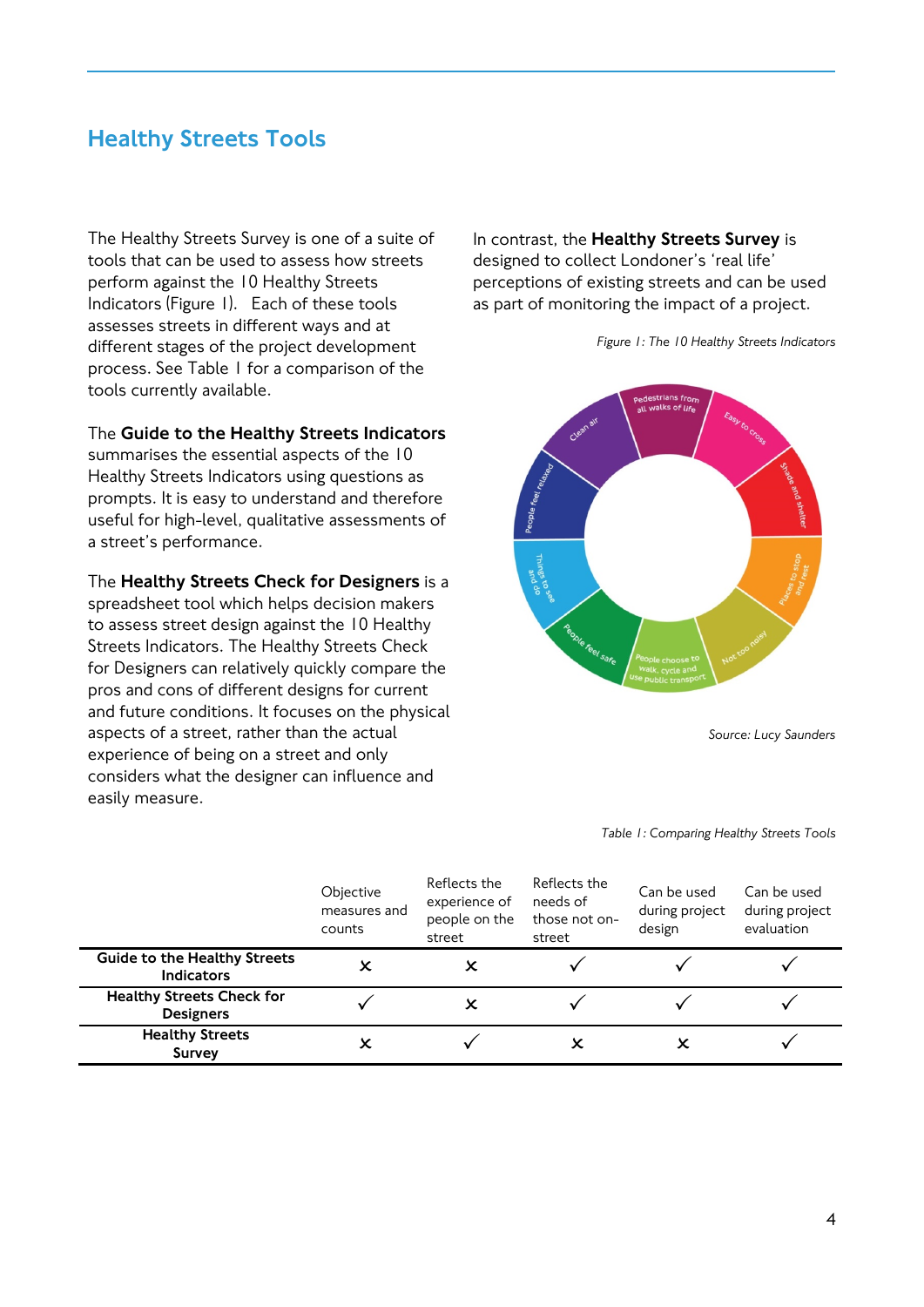## <span id="page-4-0"></span>Methodology

## <span id="page-4-1"></span>Survey Summary

- Members of the public stopped to ask their perception of the street
- On-street questionnaire lasting 5-10 minutes
- 22 'core' questions plus list of optional questions to use for local or schemespecific changes
- Respondents asked to score various elements of the street which reflect the Healthy Streets Indicators from 0 to 10
- Pedestrian counts, socio-demographic characteristics and external factors also recorded

## <span id="page-4-2"></span>Survey Design

The questions are designed to reflect eight of the 10 Healthy Street Indicators. The Indicators 'Pedestrians from all walk of life' & 'People choose to walk and cycle' cannot be assessed by this methodology because they are not directly measurable from people's perceptions of the street.

Respondents are asked to rate their actual experiences of being on the street. Questions are focused on the current street at the present time.

> *'When answering, please think about your experience of THIS particular street TODAY'*

The survey consists of a 'core' survey and a list of optional questions to use for local or project-specific changes. Core questions must be included to enable comparison between surveys, while optional questions can be added, removed or edited depending on the aim of the survey.

Please see Appendix 1 for the full list of questions included in the Healthy Streets core questionnaire.

#### Example Question - Clean Air

*'How clean do you think the air on this street is today?*

## <span id="page-4-3"></span>**Scoring**

Respondents are asked to score the Healthy Streets Indicators from zero to 10 (10 is best). Respondents are shown a response card (Figure 2), where they select their score for each question. A Healthy Street score is calculated for each street by averaging the eight Indicators' scores.

*Figure 2: Response card shown to respondents*



To maintain a consistent response card for all questions, scores for some of the indicators must be reversed during analysis. This applies to 'How intimidated do you feel by the traffic on this street?' and 'How noisy are you finding this street today?'. For these questions, a score of 10 indicate that the respondent feels 'extremely' intimidated by the traffic or finds the street 'extremely' noisy. This is a negative perception of the street, and therefore should become a score of 0 during analysis. (Similarly, a score of 3, becomes  $10-3 = 7$ , and a score of 6 (10-6) becomes a 4).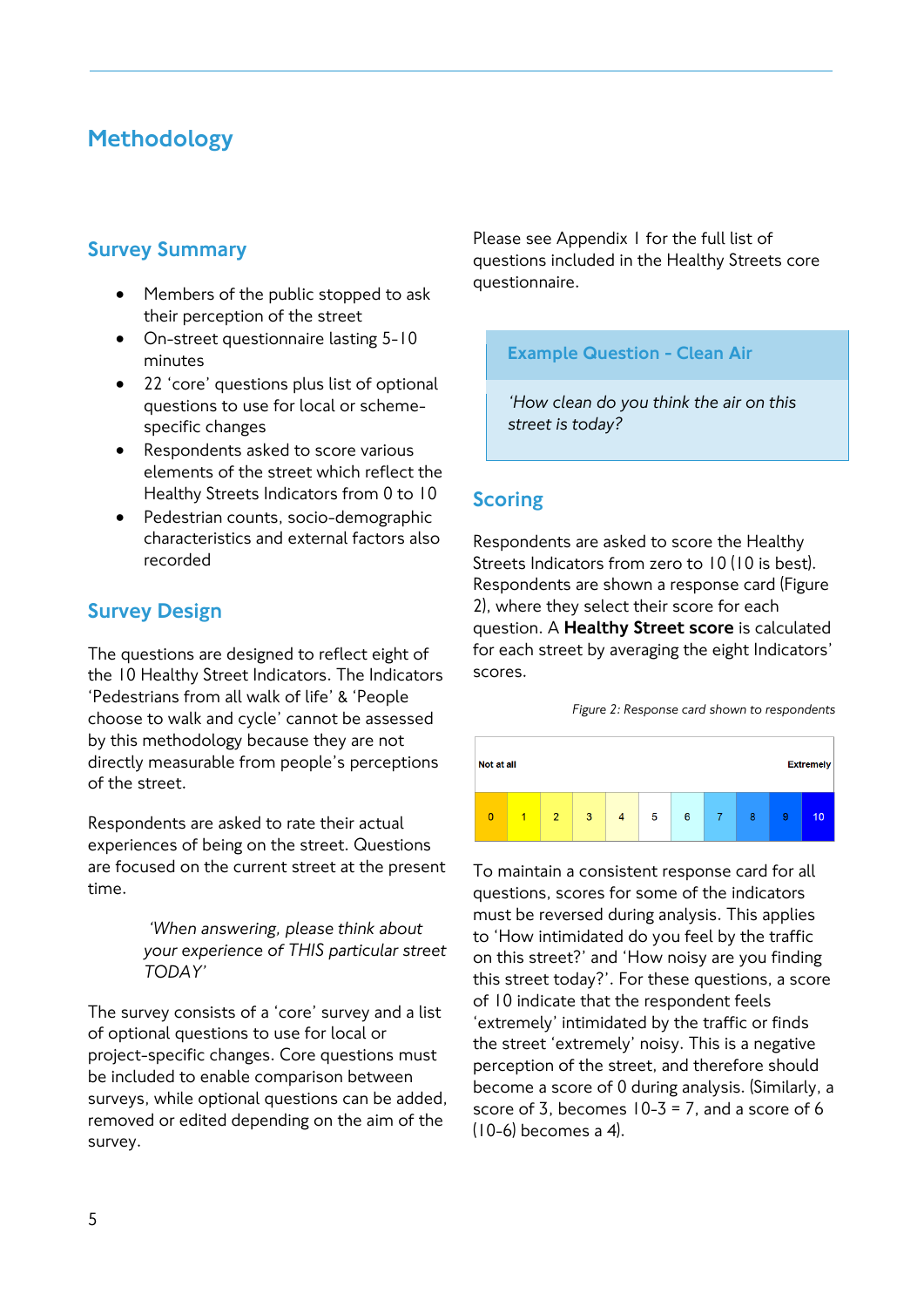## <span id="page-5-0"></span>The interviewer

An independent research agency used interviewers trained to conduct on-street surveys. They were overseen and checked by experienced fieldwork supervisors. The procedure they follow is consistent across all sites and tightly replicated. For example they designate an imaginary line across the street and interview the 'next' potential respondent who crosses the line – irrespective of whether they look likely to participate or not.

Fieldwork is halted at specified times to conduct pedestrian counts (6 mins in duration) including estimated age and gender. These counts are used to ensure the sample is representative of the people on the street and if necessary can be used as a basis for weighting final data (although to date, it has not been necessary to weight the data).

The interviewer must record precisely where she/he stands to conduct the interviews by taking a photo of the specific location. The interviewer must survey people from this spot on the street and are asked to follow a 'next available respondent' approach.

Interviewers record additional information e.g. weather, noise level.

## <span id="page-5-1"></span>**Costs**

It costs approximately £3,000 per site for an independent research agency to conduct 100 on street surveys, with shifts covering weekday AM, weekday PM and weekend day. This includes analysis and reporting.

## <span id="page-5-2"></span>**Timings**

Fieldwork requires approximately 25 – 50 hours per site. The length of time required to complete the Healthy Streets Surveys depends on the number of survey sites and the number of people at these sites. At busy sites, it is easier to find participants, whereas in locations with few people it takes more time to find participants. Costs will increase to reflect any additional interviewer shifts required.

In addition, the research agency may need three to four weeks for data processing, and two weeks to produce a report. Of course, this depends on number of sites and requirements for analysis and reporting.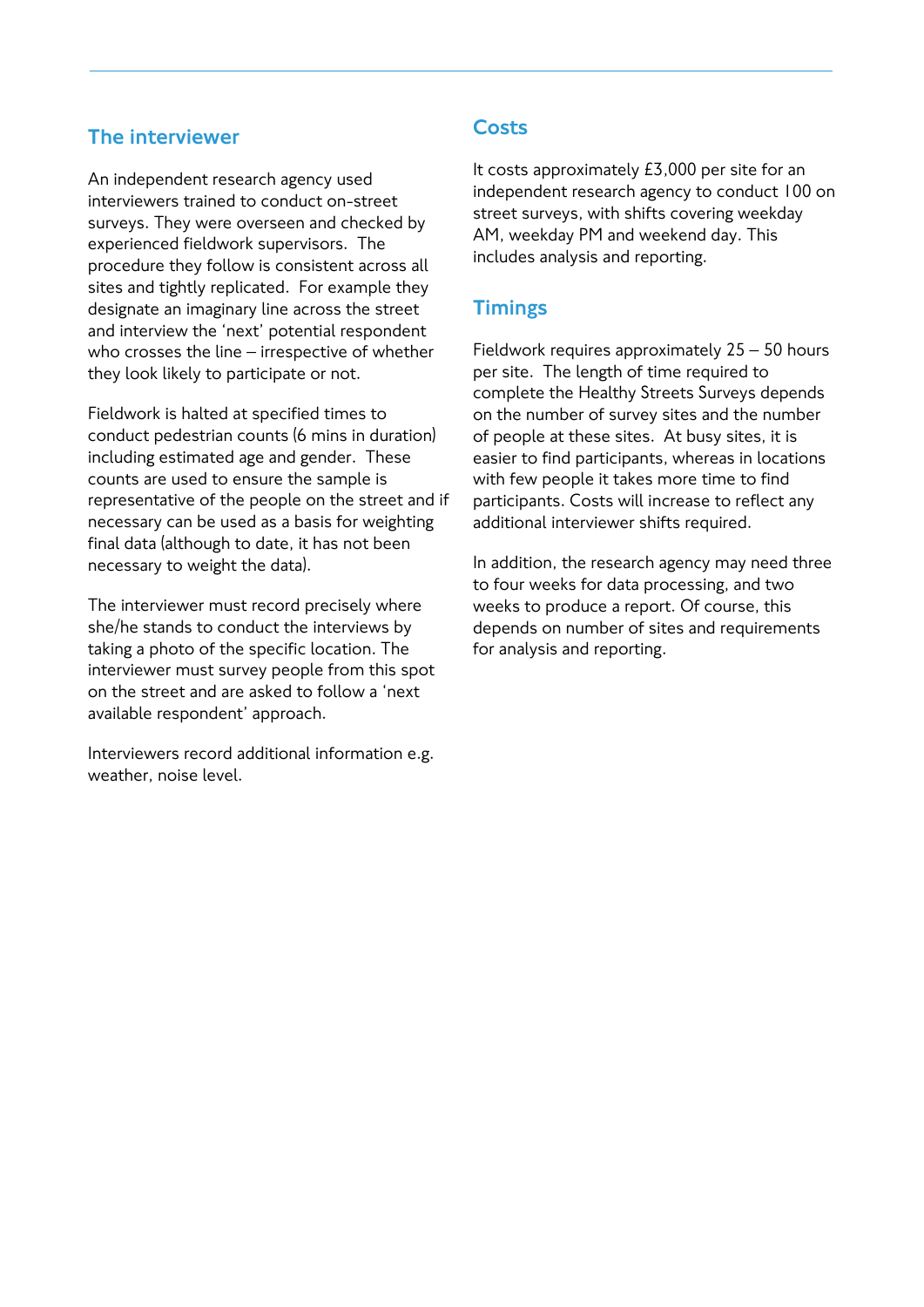## <span id="page-6-0"></span>Considerations

To compare results, survey methodology must be strictly replicable:

- Consistent time of year and time of day. 'Neutral' months (i.e. Sept - Oct or March - May) are best for fieldwork to reduce the influence of temperature extremes and school holidays. Shifts are designed to cover a mix of weekday morning, weekday afternoon and weekends, and therefore capture the full mix of users;
- Consistent site selection. Surveys should not be conducted within 15 metres of a junction as perceptions of adjoining streets may affect the scores. Selected sites should be a 50-100m uninterrupted stretch where the character or condition does change dramatically to ensure it is clear which location is being assessed;
- The survey makes no reference to street types and respondents should not be told what 'type' of street they are on.

## Before & after surveys

- Sites should be accessible and comparable both before and after a project is completed;
- 'After' surveys should be conducted within three to nine months (max. 12 months) of the project being completed. This will enable the project to 'bed in';
- A large sample size is required to identify statistically significant change between before and after scenarios. E.g. a sample size of 100 people interviewed before and after will only produce

statistically significant results with large changes in scores. Therefore minor changes to the street environment may not be picked up in a smaller sample.

#### Limitations

- On street surveys fail to capture the views of people who are not using the street because they find it inaccessible or unappealing. Therefore, this approach does not accurately reflect the inclusivity of a street;
- Interview methodology is resource intensive and costly to replicate across many streets;
- Responses might be influenced by external factors ( e.g. the news). However, findings to date suggest that weather conditions do not significantly affect people's experience of the street;
- Streets are used for different functions. and this may be reflected in varying scores across different types of street;
- Respondents tend towards giving middle scores (e.g. 5/10);
- Respondents might be inclined to please the interviewer in a face to face interview and give more positive answers;
- The sample of people surveyed should be checked against pedestrian counts to see if they are representative of the observed population and assess any change in before and after surveys;
- Results cannot be assigned a monetary value. E.g. we cannot say how much an increase of 0.7 in average Healthy Streets score is worth economically.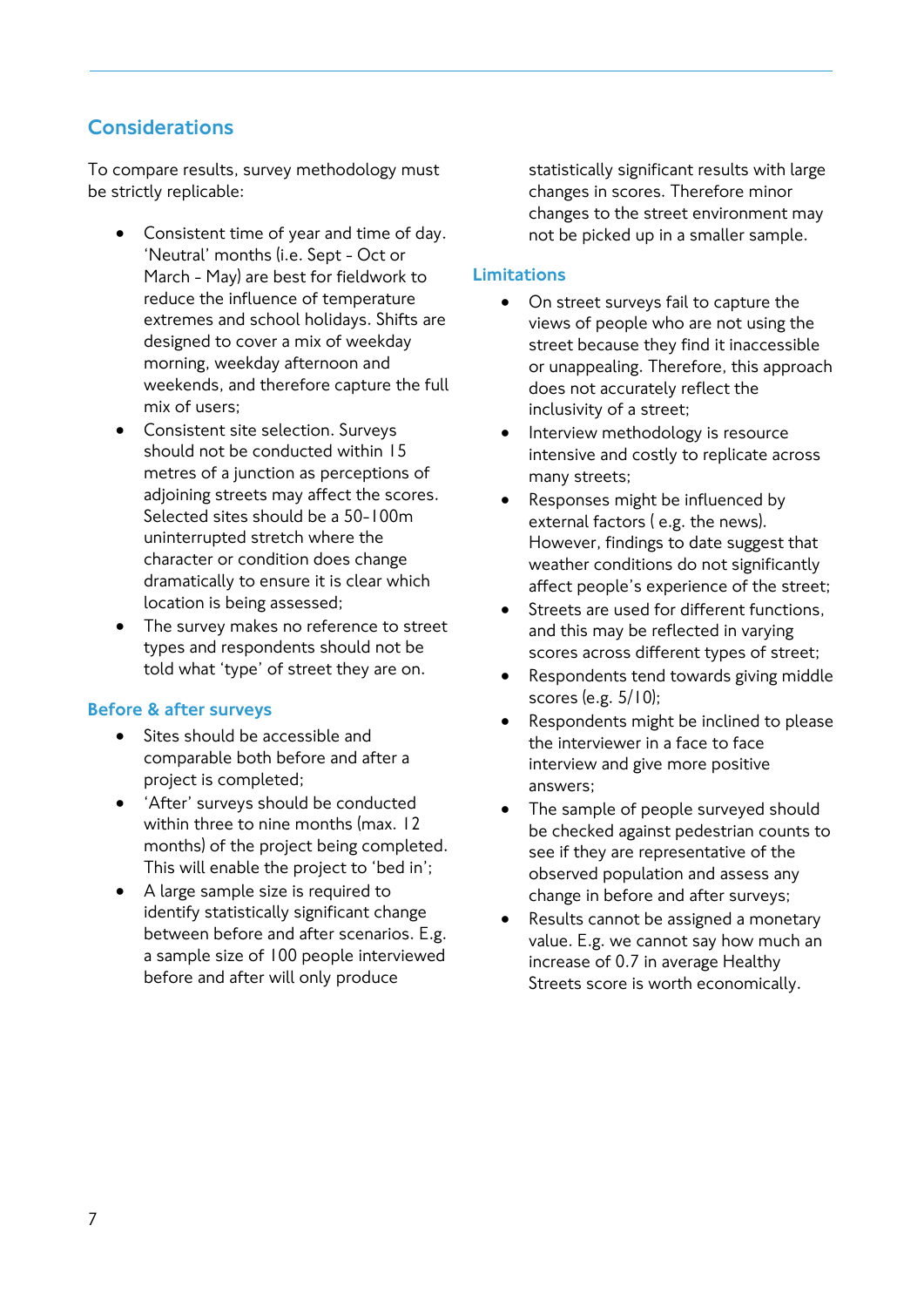# <span id="page-7-0"></span>Previous Surveys

## Locations

Surveys have been conducted at over 80 sites across central, inner and outer London (Figure 3) with responses gathered from over 8,000 randomly selected respondents (Table 2).



#### *Figure 3: Locations of surveys to date*

| <b>Date</b>                         | <b>Aims</b>                                                                    | <b>Survey sites</b>                                                                          | <b>Respondents</b> |
|-------------------------------------|--------------------------------------------------------------------------------|----------------------------------------------------------------------------------------------|--------------------|
| October<br>2014                     | <b>Test Healthy Streets Survey</b><br>method                                   | 27 sites across different<br>types of street                                                 | 2106               |
| September<br>to<br>November<br>2015 | Track street improvement over<br>time                                          | 16 sites-8 with major<br>intervention planned in next 2<br>years, 8 without planned<br>works | 1934               |
| October<br>2015                     | Monitor impacts of cycle scheme<br>on pedestrians (before)                     | 18 sites pre-major urban<br>realm improvements                                               | 2175               |
| October<br>2015                     | Monitor impacts of speed<br>reduction schemes (before &<br>after)              | 4 sites                                                                                      | 467                |
| <b>March 2016</b>                   | Boost survey sample in central<br>London and for different types<br>of streets | 16 sites in central London<br>with high estimates of people<br>walking or new schemes        | 1754               |
| October<br>2017                     | Monitor impacts of cycle scheme<br>on pedestrians (after)                      | 3 sites post-major urban<br>realm improvements                                               | 359                |

*Table 2: Summary of Healthy Streets Surveys 2014-2017*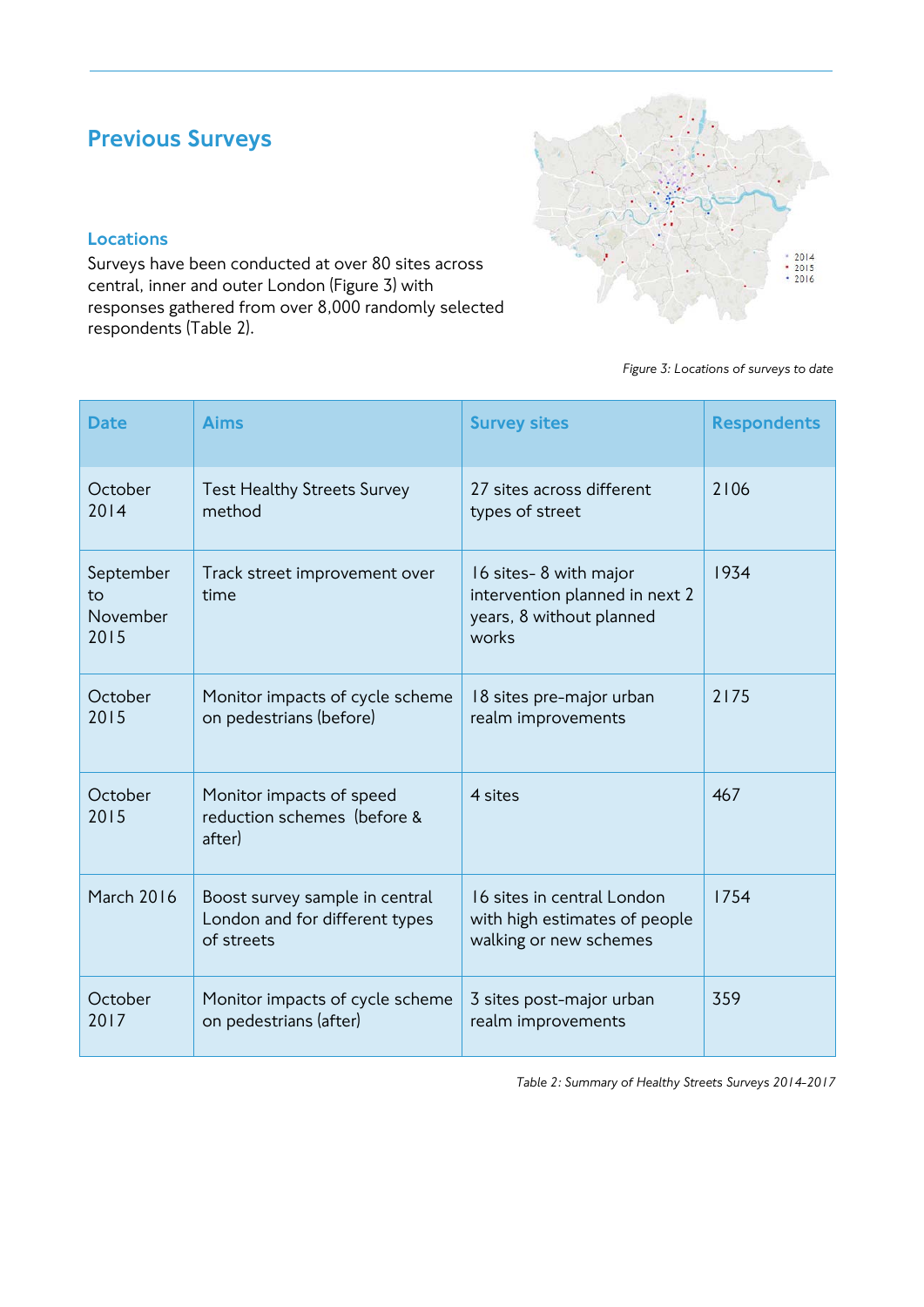## <span id="page-8-0"></span>Findings

The results of Healthy Streets Surveys to date have been compared and analysed. Below are some of the findings. The full report Key findings from the Healthy Streets Survey is available on the TfL website.

## Healthy Streets scores and traffic dominance

A 'traffic dominance' indicator was calculated by multiplying modelled traffic speed and volume (AM peak only).

As part of the survey, respondents were also asked to rate the level of motor traffic on the street from  $\vert \vert$  to  $\frac{1}{2}$  ( $\vert \vert = \frac{1}{2}$  too low':  $\vert \vert = \frac{1}{2}$  about right';  $3 = 'too high'$ ). This captured the perceived traffic levels at the time of the survey.

Healthy Streets scores tend to be higher for streets that have lower perceived and objective traffic dominance (Figures 4 and 5). The link between traffic and Healthy Streets Score appears stronger when using perceived traffic levels (Figure 5). This suggests that motorised traffic has a negative impact on people's experience of the street.

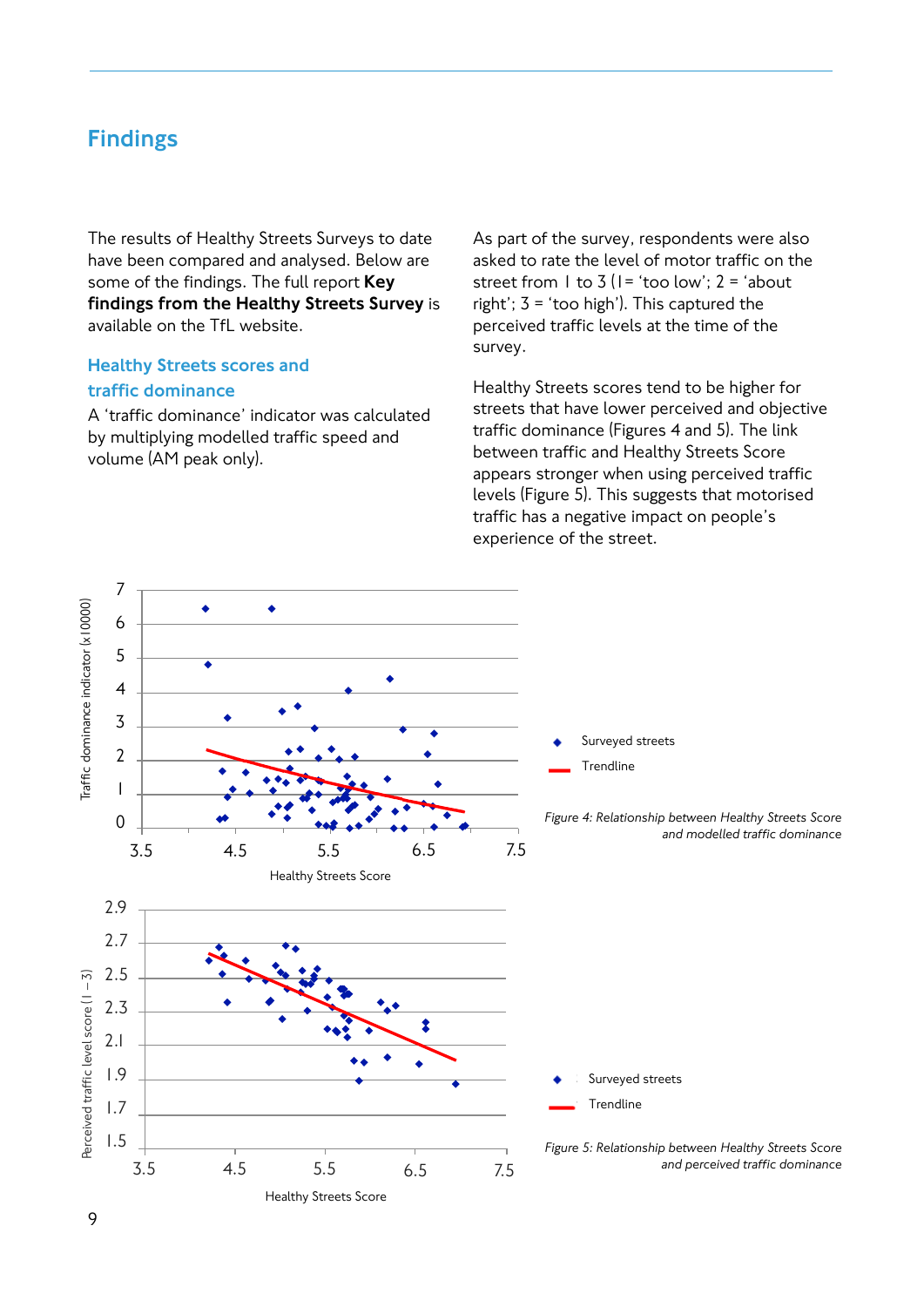#### Variation across Indicators

Figure 6 shows the variation in scores recorded for each Indicator. Average scores for each Indicator ranged between 3.9 and 6.8.

'Not too noisy', 'Places to stop' and 'Shade and shelter' Indicators vary the most and perform worst of the Healthy Streets Indicators.



*Figure 6: Variation in scores recorded across Healthy Streets Indicators*

## Healthy Streets scores and

#### customer satisfaction

As part of the survey, respondents are asked '*Overall how satisfied are you with this street today?*', scoring their satisfaction level between 0 and 10. Figure 7 shows these scores alongside the recorded Healthy Street Score for each survey site.

Respondent's overall reported satisfaction with the street is largely consistent with the Healthy Streets scores. This suggests that following the Healthy Streets Approach will increase customer satisfaction with streets in London.

*Figure 7: Comparing Healthy Streets experience scores with 'satisfaction' indicator scores*

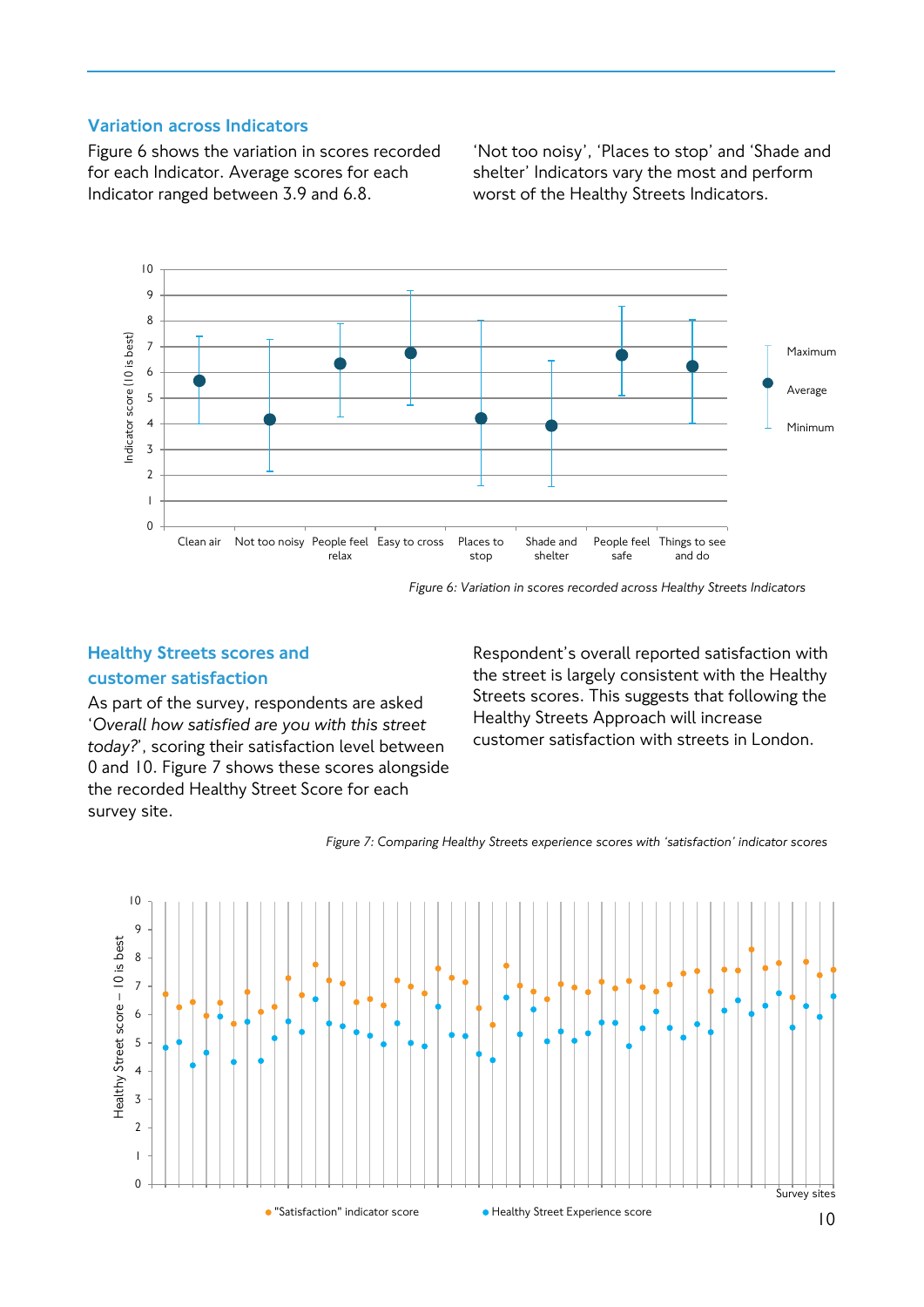#### Before and after surveys

To track changes in perceptions as a result of improvement initiatives, before and after surveys were conducted at three sites.

Surveys conducted at two of the sites (Portsmouth Road, Kingston-upon-Thames and Blackhorse Village, Waltham Forest) postintervention showed that the changes implemented had a positive impact on people's perceptions of the site (Figure 8a,b)

However no significant improvements in perceptions were observed at the third site (Chingford Town Centre, Waltham Forest; Figure 8c). It is likely that this is because changes at Chingford Town Centre were relatively minor in comparison to the other sites.

*Figure 8: Summary of Healthy Streets scores pre-intervention and post-intervention* 

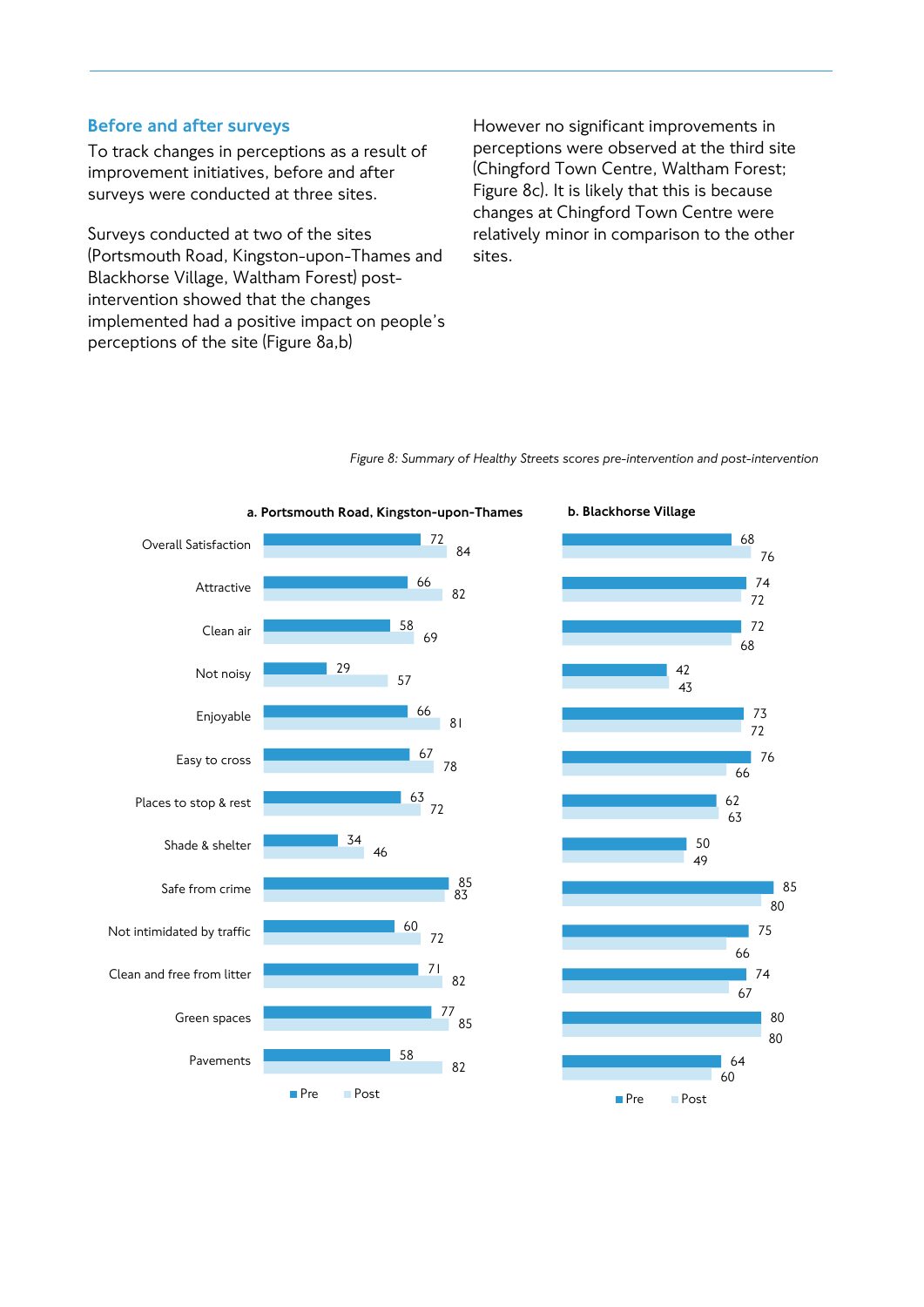

c. Chingford Town Centre, Waltham Forest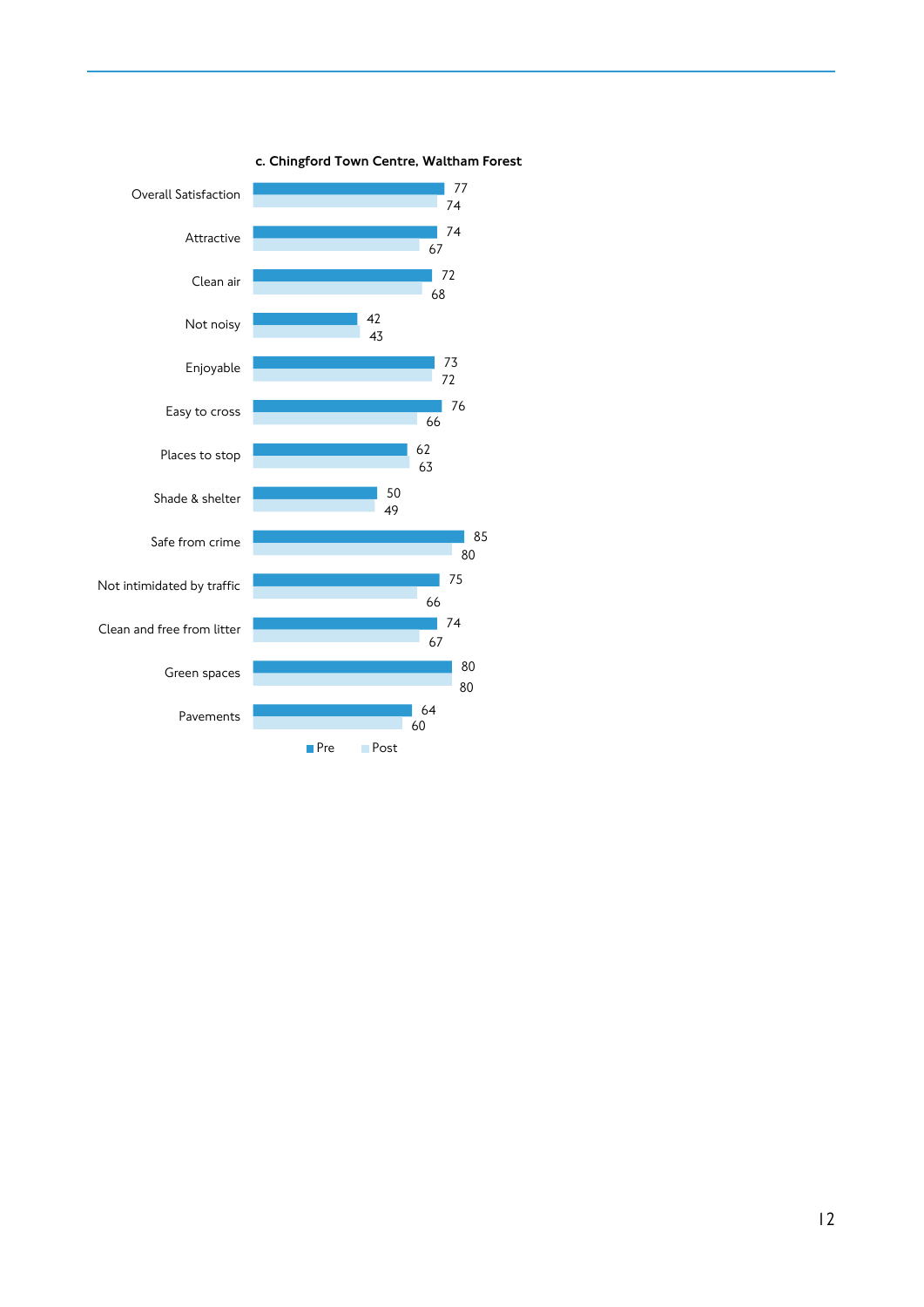Appendix 1: Healthy Streets Survey core questions

- Interview location
- Weather on the day (Sunny, Cloudy, Light rain, Heavy rain)
- Shift type (Weekday AM, Weekday PM, Weekend)
- Assessment of level & speed of traffic

| <b>Healthy Streets Indicator</b> | <b>Survey Questions</b>                                                                                                                                                                                                                                                                                                                                                            |
|----------------------------------|------------------------------------------------------------------------------------------------------------------------------------------------------------------------------------------------------------------------------------------------------------------------------------------------------------------------------------------------------------------------------------|
| <b>Clean Air</b>                 | Q: How clean do you think the air on this street is today?<br>Q: How clean would you expect the air on this street to be?                                                                                                                                                                                                                                                          |
| People feel safe                 | Q: How intimidated do you feel by the traffic on this street?<br>Q: How safe from crime and antisocial behaviour do you feel on<br>this street today?<br>Q: How intimidated by the traffic would you expect to feel on<br>this street, given its function and what it is used for?<br>Q: How safe from crime and anti-social behaviour would you<br>expect to feel on this street? |
| Not too noisy                    | Q: How noisy are you finding this street today?<br>Q: How noisy would you expect this street to be?                                                                                                                                                                                                                                                                                |
| Easy to cross                    | Q: How easy do you think it is to cross this street?<br>Q: How easy would you expect it to be to cross this street?                                                                                                                                                                                                                                                                |
| Shade and shelter                | Q: And, how easy do you think it would be for you to find<br>shelter, for example if it was very sunny or raining?<br>Q: And, how easy would you expect it to be for you to find<br>shelter, for example if it was very sunny or raining?                                                                                                                                          |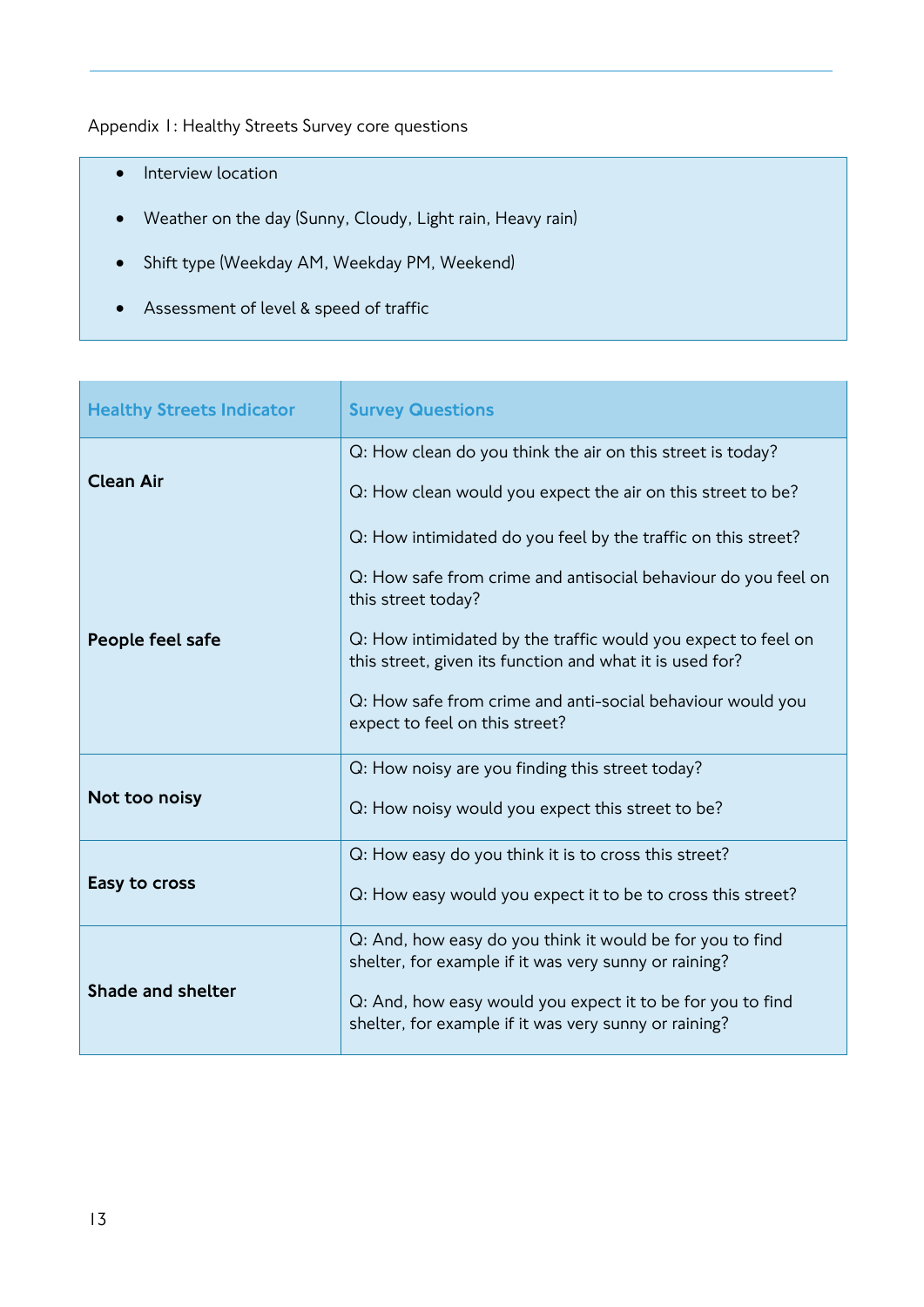|                                   | Q: How easy do you think it would be for you to find somewhere<br>to sit or rest on this street if you needed to?                                                                                                                                                                                                                                                                                                                                                                                                              |
|-----------------------------------|--------------------------------------------------------------------------------------------------------------------------------------------------------------------------------------------------------------------------------------------------------------------------------------------------------------------------------------------------------------------------------------------------------------------------------------------------------------------------------------------------------------------------------|
| Places to stop and rest           | Q: How easy would you expect it to be for you to find<br>somewhere to stop, sit or rest on this street if you needed it?                                                                                                                                                                                                                                                                                                                                                                                                       |
|                                   | Q: How attractive do you find this street?                                                                                                                                                                                                                                                                                                                                                                                                                                                                                     |
| Things to see and do              | Q: How attractive would you expect this street to be?                                                                                                                                                                                                                                                                                                                                                                                                                                                                          |
|                                   | Q: How enjoyable are you finding being on this street today?                                                                                                                                                                                                                                                                                                                                                                                                                                                                   |
|                                   | Q: How enjoyable would you expect being on this street to be?                                                                                                                                                                                                                                                                                                                                                                                                                                                                  |
|                                   | Q: How clean and free from litter, dog mess and other rubbish<br>do you find this street today? (Question added in 2015)                                                                                                                                                                                                                                                                                                                                                                                                       |
| People feel relaxed               | Q: How would you rate the trees, plants and green spaces on<br>this street? (Question added in 2015)                                                                                                                                                                                                                                                                                                                                                                                                                           |
|                                   | Q: How would you rate the quality of the pavements on this<br>street, thinking about the pavement width, pavement surface<br>and pavement obstructions? (Question added in 2015)                                                                                                                                                                                                                                                                                                                                               |
| <b>Contextual Information</b>     | Q: What is your main reason for being on this street today?<br>(Shopping, travelling to/from work, travelling to/from<br>school/college: as a student, Work-related activity, Personal<br>business, Entertainment, Dining/Eating out, Tourism/Site seeing,<br>Meeting friends/relatives, Visit place of worship, Health or<br>medical appointment, Going for a walk/cycle/drive for<br>enjoyment, Just passing through/On my way somewhere, Live<br>nearby, Other)<br>Q: Overall how satisfied are you with this street today? |
|                                   | Q: What is your employment status? (Working full time: 30+                                                                                                                                                                                                                                                                                                                                                                                                                                                                     |
| Demographic data<br>(interviewee) | hours a week, Working part time : 8-29 hours a week, Self-<br>employed full time: 30+ hours a week, Self-employed part time:<br>8-29 hours a week, Student, Seeking work, Not working-not<br>looking for work, Retired, Looking after the home, Other, Prefer<br>not to say)<br>Q: Do you have any long-term physical or mental impairment                                                                                                                                                                                     |
|                                   | which limits your daily activities or the work you can do,<br>including problems due to old age? (Mobility impairment, Age<br>related mobility difficulties, Visual impairment, Hearing<br>impairment, Learning difficulty, Mental health condition, Serious<br>long term illness, Other: write in respondent's words, None,                                                                                                                                                                                                   |